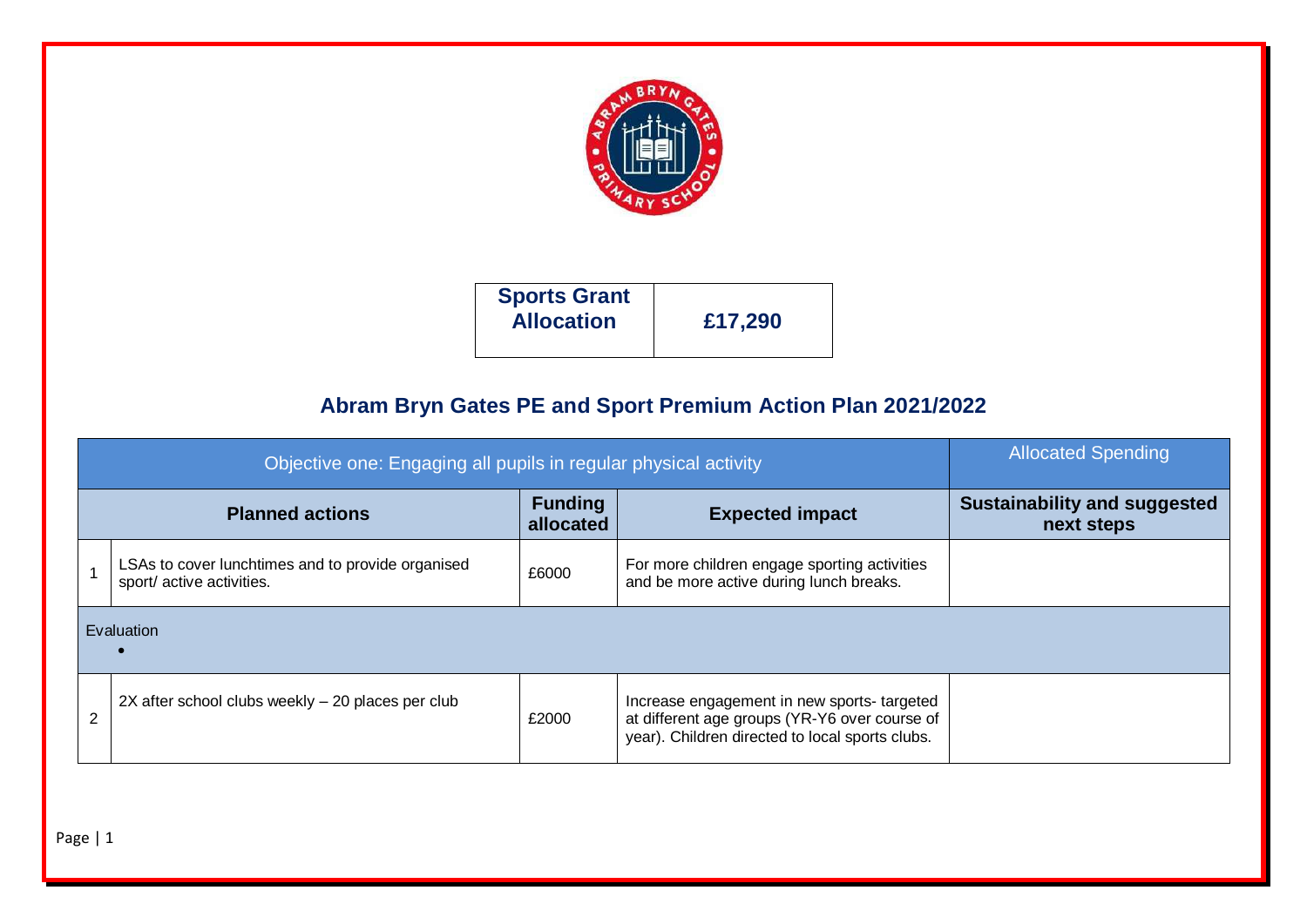|                | Evaluation                                                                                                                                                                                                                              |                             |                                                                                                                                                                                                           |                                                   |  |
|----------------|-----------------------------------------------------------------------------------------------------------------------------------------------------------------------------------------------------------------------------------------|-----------------------------|-----------------------------------------------------------------------------------------------------------------------------------------------------------------------------------------------------------|---------------------------------------------------|--|
| 3              | Competition and awards introduced to encourage<br>enthusiasm and active participation                                                                                                                                                   | £1290                       | All children to take part in regular physical<br>activity – improved concentration and fitness<br>levels.                                                                                                 |                                                   |  |
|                | Evaluation                                                                                                                                                                                                                              |                             |                                                                                                                                                                                                           |                                                   |  |
| $\overline{4}$ | Introduce 5-minute Transition Brain Break activities.                                                                                                                                                                                   | <b>NA</b>                   | Short bursts of physical activities as children<br>transition between curriculum areas or from<br>breaks and lunchtime into lessons, to<br>contribute to 60 minutes physical activity<br>every day.       |                                                   |  |
|                | Evaluation                                                                                                                                                                                                                              |                             |                                                                                                                                                                                                           |                                                   |  |
| 5              | Introduction of Sports Leaders from children in Y5 and<br>Y6. The children will receive training from LA Games<br>Coordinators.<br>Additional sports equipment will be purchased as<br>required to support this initiative as required. | 1,150                       | The children in Y5 and Y6 will receive training<br>in how to lead sports activities and will take<br>on this role at lunch and break times and will<br>promote sports and physical activity in<br>school. |                                                   |  |
|                | Evaluation                                                                                                                                                                                                                              |                             |                                                                                                                                                                                                           |                                                   |  |
|                | Objective two: Raising the profile of PE and sport across the school as a tool for whole-school<br>improvement                                                                                                                          |                             | <b>Allocated Spending</b>                                                                                                                                                                                 |                                                   |  |
|                | <b>Planned actions</b>                                                                                                                                                                                                                  | <b>Funding</b><br>allocated | <b>Expected impact</b>                                                                                                                                                                                    | <b>Sustainability and suggested</b><br>next steps |  |
| $\overline{1}$ | Continue to provide 2 hours of physical activity per week<br>for all children provided by HLTA /Sports specialist.                                                                                                                      | £500                        | Continue to raise the profile of PE and for all<br>children in school to be more active.                                                                                                                  |                                                   |  |

Page | 2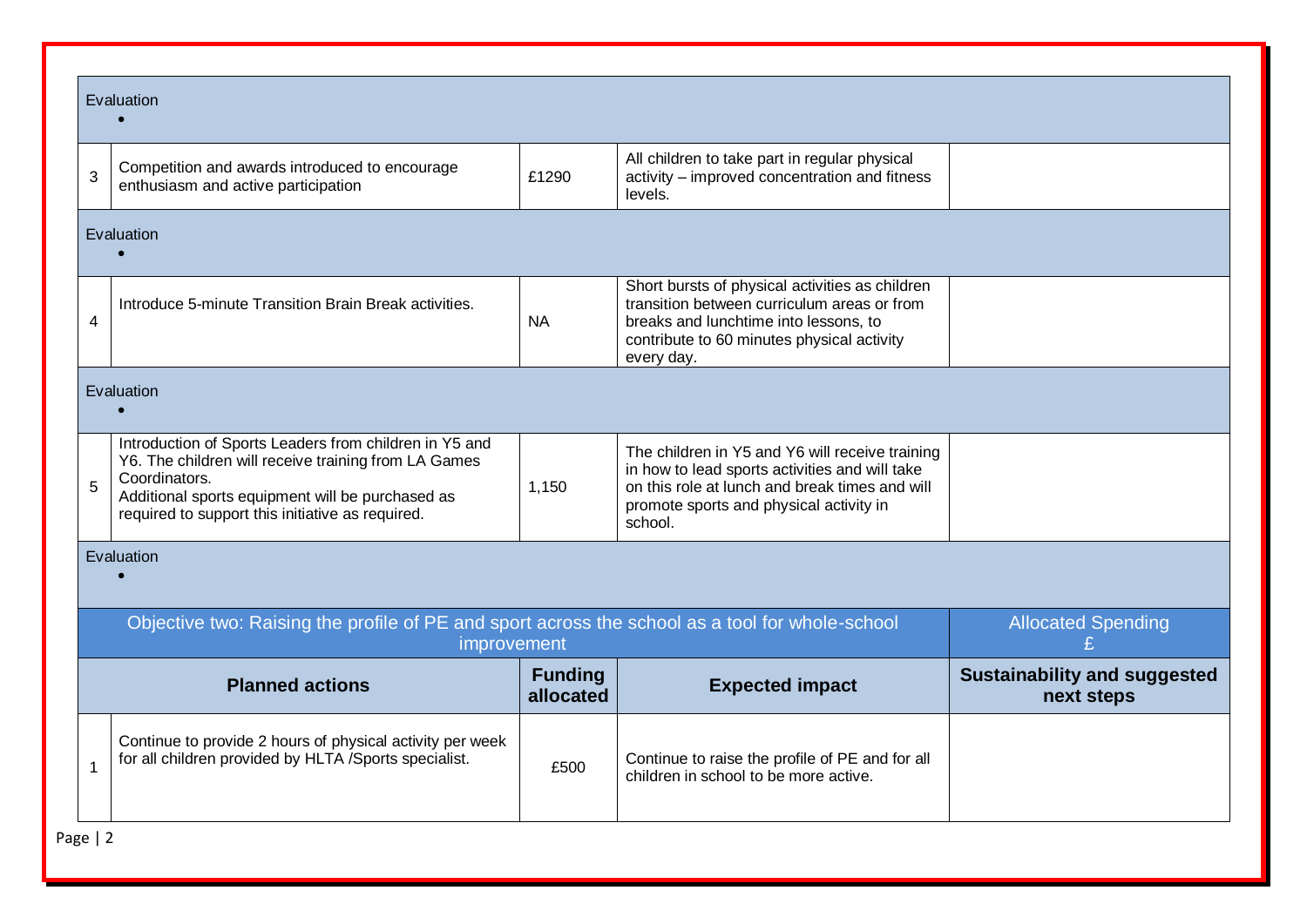|                | Evaluation                                                                                                                                                                                                                                                                                    |           |                                                                                                                                                                                                                                                                        |  |  |  |
|----------------|-----------------------------------------------------------------------------------------------------------------------------------------------------------------------------------------------------------------------------------------------------------------------------------------------|-----------|------------------------------------------------------------------------------------------------------------------------------------------------------------------------------------------------------------------------------------------------------------------------|--|--|--|
| $\overline{2}$ | All children take part in range of sports across the year<br>to challenge perceptions and knowledge.<br>A range of sports or physical activity sessions provided<br>as extra-curricular clubs during the course of the year.<br>(Links made with local clubs and providers where<br>possible) | £600      | More children trying new sports - links to<br>local sports clubs and activity outside of<br>school time                                                                                                                                                                |  |  |  |
|                | Evaluation                                                                                                                                                                                                                                                                                    |           |                                                                                                                                                                                                                                                                        |  |  |  |
| 3              | Weekly PE awards for participation or excellence, use of<br>Twitter to share success and market school                                                                                                                                                                                        | £200      | Raise profile of PE in school                                                                                                                                                                                                                                          |  |  |  |
| Evaluation     |                                                                                                                                                                                                                                                                                               |           |                                                                                                                                                                                                                                                                        |  |  |  |
| $\overline{4}$ | Aim to achieve silver Sainsbury's Games Mark                                                                                                                                                                                                                                                  | <b>NA</b> | Raise profile of PE - as core subject in<br>curriculum                                                                                                                                                                                                                 |  |  |  |
|                | Evaluation                                                                                                                                                                                                                                                                                    |           |                                                                                                                                                                                                                                                                        |  |  |  |
| 5              | Supplement the PE curriculum with sporting or physical<br>activities. Look to bring visitors in eg.GB able bodied and<br>Paralympic athletes.                                                                                                                                                 | £300      | Celebrate physical activity, range of<br>opportunities and examples of professional<br>athletes across school - raise profile.<br>Contribute to developing cultural capital by<br>giving children knowledge and experience of<br>different types of physical activity. |  |  |  |
|                | Evaluation                                                                                                                                                                                                                                                                                    |           |                                                                                                                                                                                                                                                                        |  |  |  |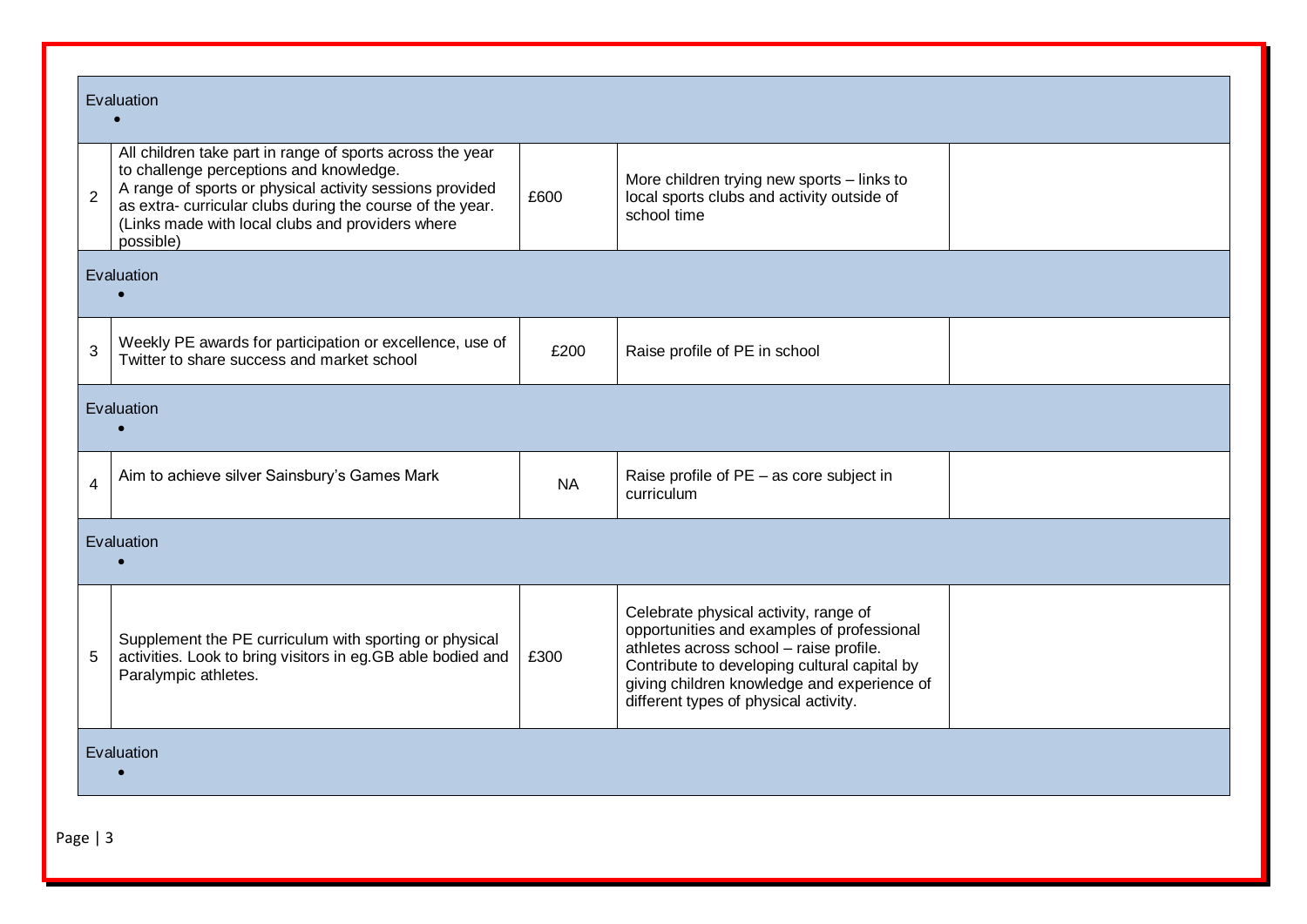|                | Objective 3: Increasing staff members' confidence, knowledge and skills in teaching PE and sport                          | <b>Allocated Spending</b> |                                                                                                                                               |                                            |  |  |
|----------------|---------------------------------------------------------------------------------------------------------------------------|---------------------------|-----------------------------------------------------------------------------------------------------------------------------------------------|--------------------------------------------|--|--|
|                | <b>Planned actions</b>                                                                                                    | Funding<br>allocated      | <b>Expected impact</b>                                                                                                                        | Sustainability and suggested<br>next steps |  |  |
| 1              | Additional sports coaching training provided for sports<br>specialist. (Dance and gymnastics focus)                       | £1000                     | Improvement in skills and provision of<br>expertise in a greater range of sports.                                                             |                                            |  |  |
|                | Additional training to up-date knowledge of Real PE<br>Scheme and resources.                                              |                           | Maintaining up to date knowledge and links to<br>latest research.                                                                             |                                            |  |  |
| Evaluation     |                                                                                                                           |                           |                                                                                                                                               |                                            |  |  |
| $\overline{2}$ | PE Deep Dive training for Curriculum Leader                                                                               | £200                      | Curriculum Lead will have up-dated<br>information about curriculum requirements<br>and the process and focus of an Ofsted Deep<br>Dive in PE. |                                            |  |  |
|                | Evaluation                                                                                                                |                           |                                                                                                                                               |                                            |  |  |
| $\overline{2}$ | Extension of subscription to Real PE to full membership                                                                   | £200                      | Access to more good quality resources to<br>support deepening staff knowledge                                                                 |                                            |  |  |
|                | Evaluation                                                                                                                |                           |                                                                                                                                               |                                            |  |  |
| $\mathbf{3}$   | HLTA PE specialist - delivering PE sessions across<br>school and providing CPD for staff running lunchtime<br>activities. | £1000                     | Improved quality of teaching of PE, skill<br>development improved, increased pupil<br>engagement in physical activities.                      |                                            |  |  |
|                | Evaluation                                                                                                                |                           |                                                                                                                                               |                                            |  |  |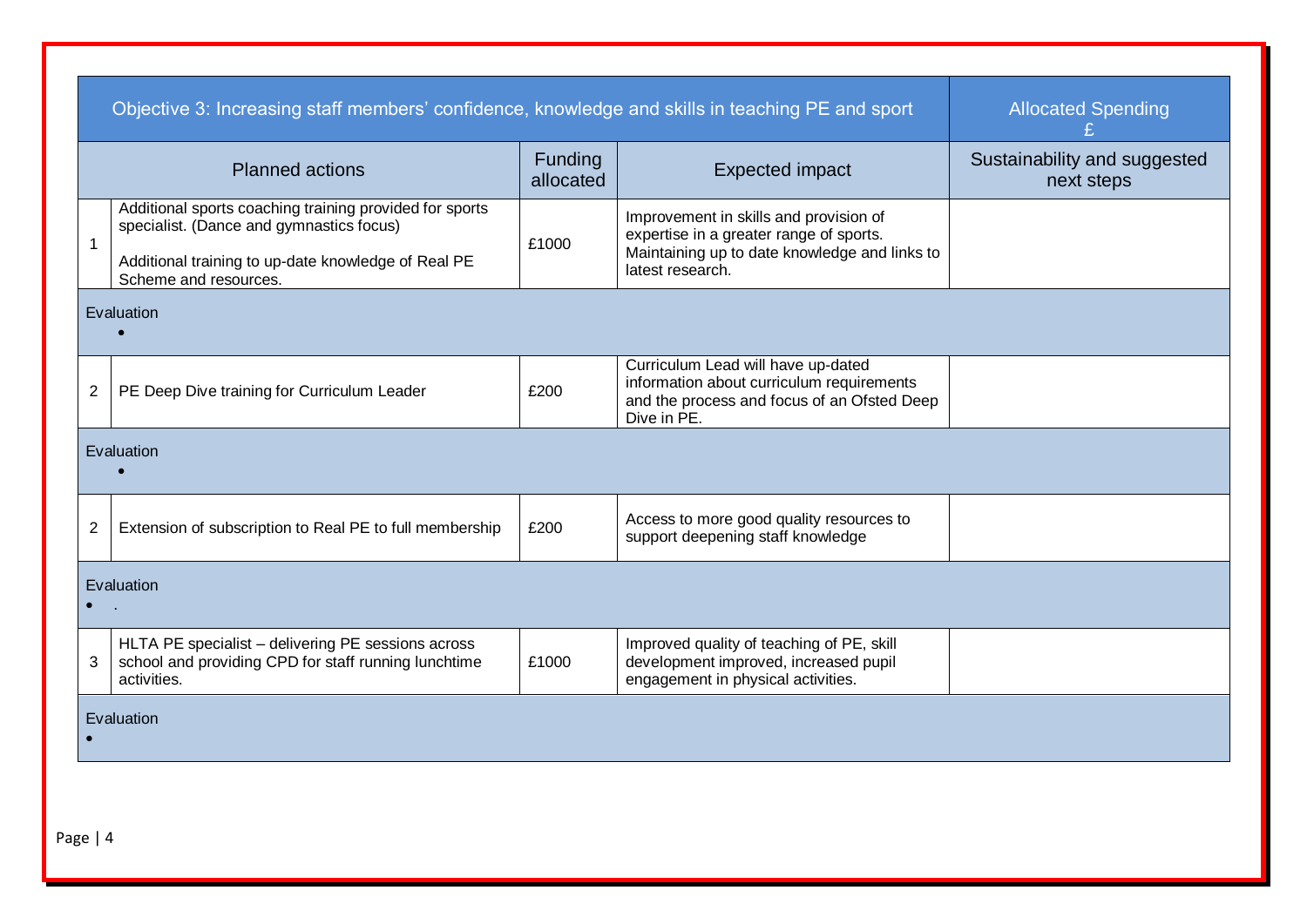| 4 | Training for staff about sports leaders and transition<br><b>Brain breaks</b> | <b>NA</b> | Staff fully aware of use of transition activities<br>and Sports Leaders. |  |
|---|-------------------------------------------------------------------------------|-----------|--------------------------------------------------------------------------|--|
|   | Evaluation                                                                    |           |                                                                          |  |

|                                                       | Objective 4: Offering pupils a broader range of sports and activities                                                                                                                                                                         | <b>Allocated Spending</b> |                                                                                                                                                                      |                                                   |
|-------------------------------------------------------|-----------------------------------------------------------------------------------------------------------------------------------------------------------------------------------------------------------------------------------------------|---------------------------|----------------------------------------------------------------------------------------------------------------------------------------------------------------------|---------------------------------------------------|
| <b>Funding</b><br><b>Planned actions</b><br>allocated |                                                                                                                                                                                                                                               |                           | <b>Expected impact</b>                                                                                                                                               | <b>Sustainability and suggested</b><br>next steps |
|                                                       | Introduce new sports as well as traditional primary sports<br>e.g. cricket, judo, archery, fencing and other physical<br>activities e.g. Dance and yoga.<br>Workshop activities and focus days linked to curriculum<br>areas during the year. | £500                      | Encourage reluctant children to try a new<br>sport                                                                                                                   |                                                   |
| Evaluation                                            |                                                                                                                                                                                                                                               |                           |                                                                                                                                                                      |                                                   |
| $\overline{2}$                                        | Purchase of additional sports and PE equipment<br>following full audit of resources.                                                                                                                                                          | £500                      | Ensure that all necessary equipment is<br>available and in good order in order to deliver<br>a full range of activities and to extend to<br>range currently offered. |                                                   |
| Evaluation                                            |                                                                                                                                                                                                                                               |                           |                                                                                                                                                                      |                                                   |
|                                                       | Weekly swimming lessons provided for Y4 and Year 5 in<br>addition to Y3 in the usual curriculum plan.                                                                                                                                         | £1000                     | To ensure that all children leave school with a<br>basic level of competency in swimming. (Able<br>to swim 25m)                                                      |                                                   |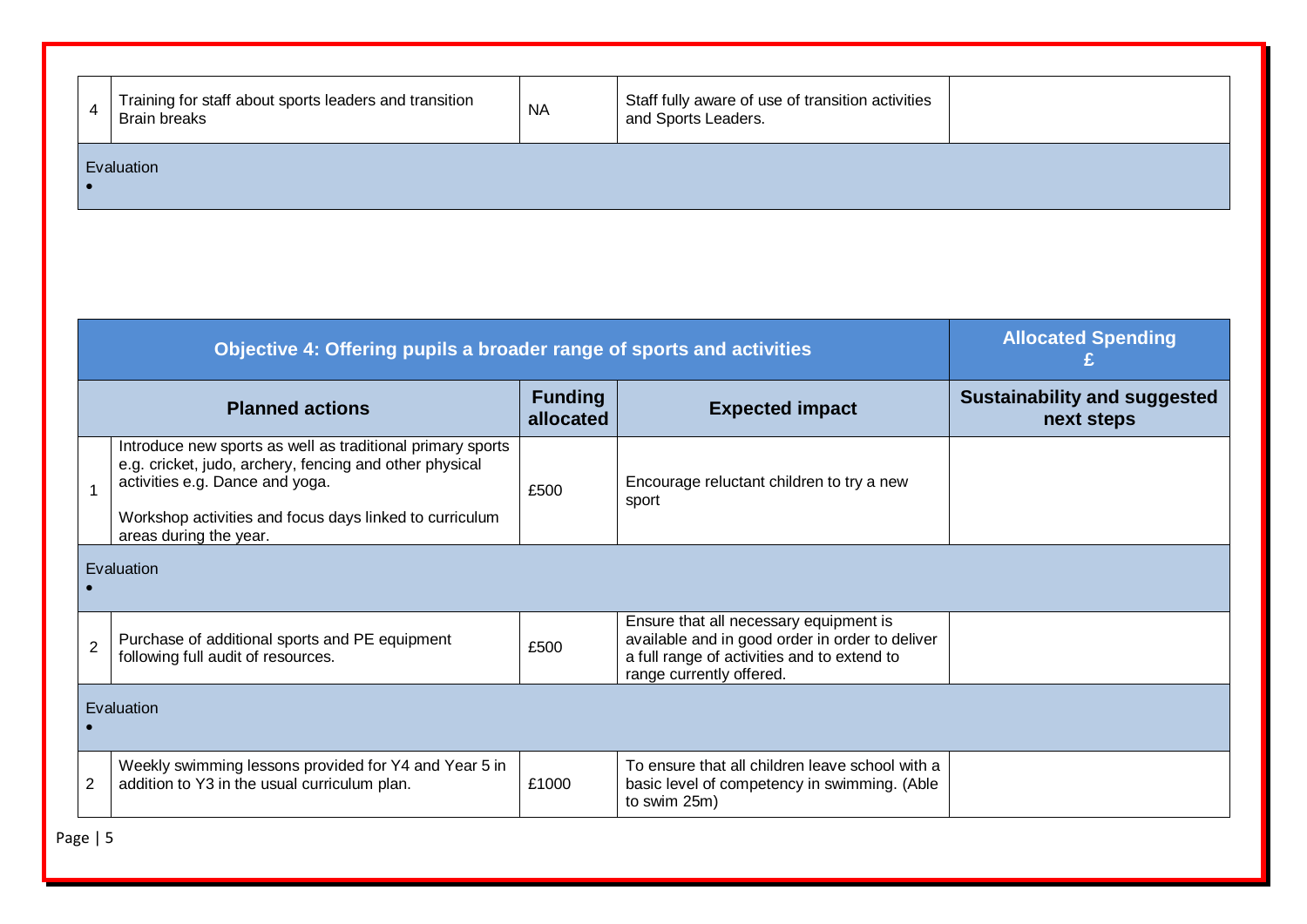|  | Increase the % of children able to<br>perform safe self-rescue to 60%<br>To compensate for missed swimming during<br>the pandemic. |  |
|--|------------------------------------------------------------------------------------------------------------------------------------|--|
|--|------------------------------------------------------------------------------------------------------------------------------------|--|

| $\mathcal{L}(\mathcal{L})$ and $\mathcal{L}(\mathcal{L})$ and $\mathcal{L}(\mathcal{L})$ and $\mathcal{L}(\mathcal{L})$                                                                                                                                                  | <b>Service Service</b> | <b>STEP</b><br>×<br>- 1<br><b>Service Service</b> |
|--------------------------------------------------------------------------------------------------------------------------------------------------------------------------------------------------------------------------------------------------------------------------|------------------------|---------------------------------------------------|
| <b>Service Service</b><br><b>Contract Contract Contract Contract Contract Contract Contract Contract Contract Contract Contract Contract Co</b><br><b>Contract Contract Contract Contract Contract Contract Contract Contract Contract Contract Contract Contract Co</b> |                        |                                                   |

|            | Objective 5: Increasing pupils' participation in competitive sport                                                                                                                                                                                                                                                                      | <b>Allocated Spending</b>   |                                                                 |                                                   |
|------------|-----------------------------------------------------------------------------------------------------------------------------------------------------------------------------------------------------------------------------------------------------------------------------------------------------------------------------------------|-----------------------------|-----------------------------------------------------------------|---------------------------------------------------|
|            | <b>Planned actions</b>                                                                                                                                                                                                                                                                                                                  | <b>Funding</b><br>allocated | <b>Expected impact</b>                                          | <b>Sustainability and suggested</b><br>next steps |
|            | Attend tournaments externally throughout the year -<br>range of year groups and for children of different abilities.<br>Involvement in LA sporting activities which will be<br>organised to cater for three different ability levels,<br>designed to allow fair competitive engagement in<br>competition for children of all abilities. | £500                        | Increase % of children taking part in<br>competitive sport      |                                                   |
| Evaluation |                                                                                                                                                                                                                                                                                                                                         |                             |                                                                 |                                                   |
|            | Purchase of sports kit for teams and additional sports kit<br>for each class so that children are always in correct and<br>appropriate kit for physical activity.                                                                                                                                                                       | £250                        | To increase pride and confidence in<br>representing the school. |                                                   |